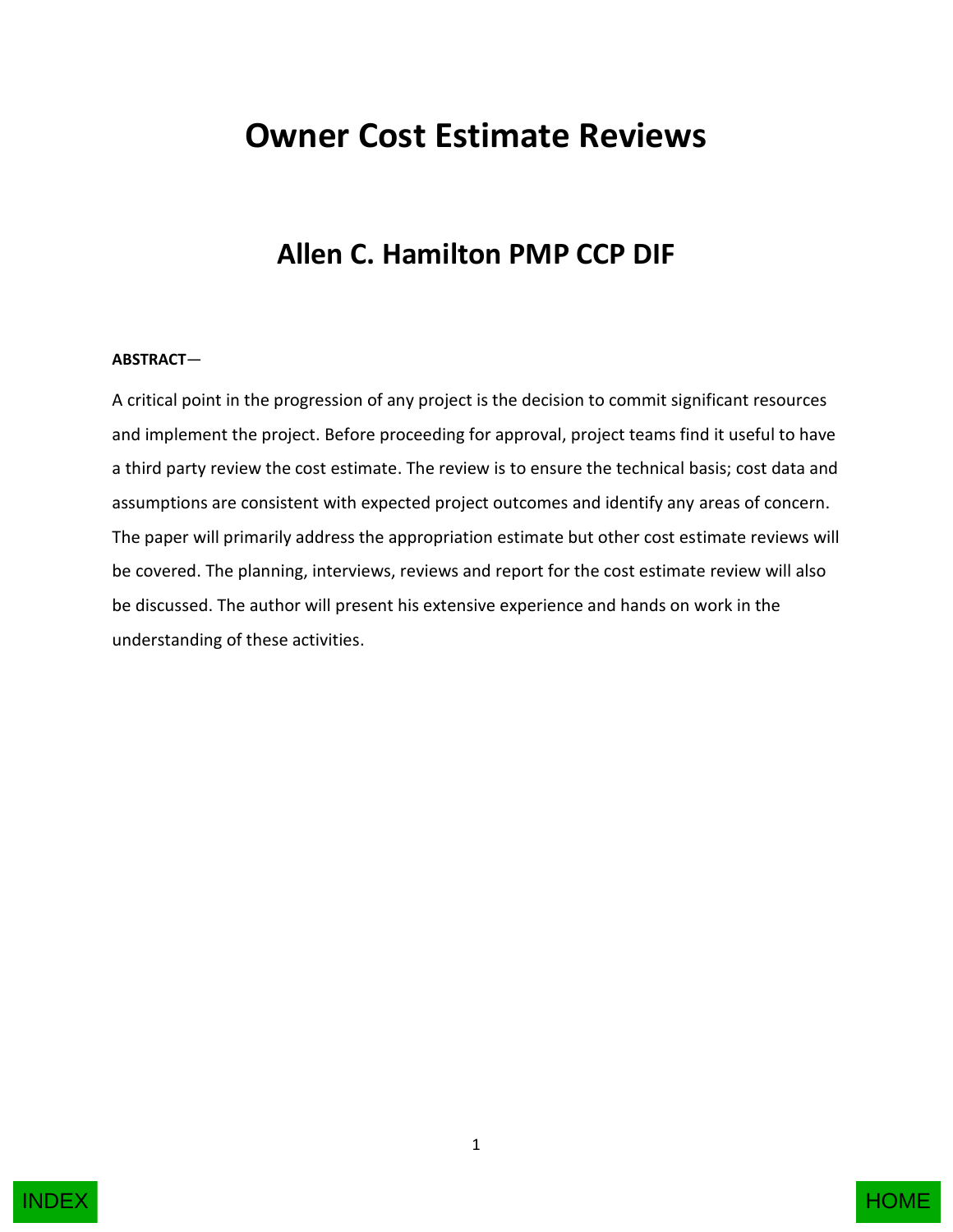## **Table of Contents**

## **List of Tables**

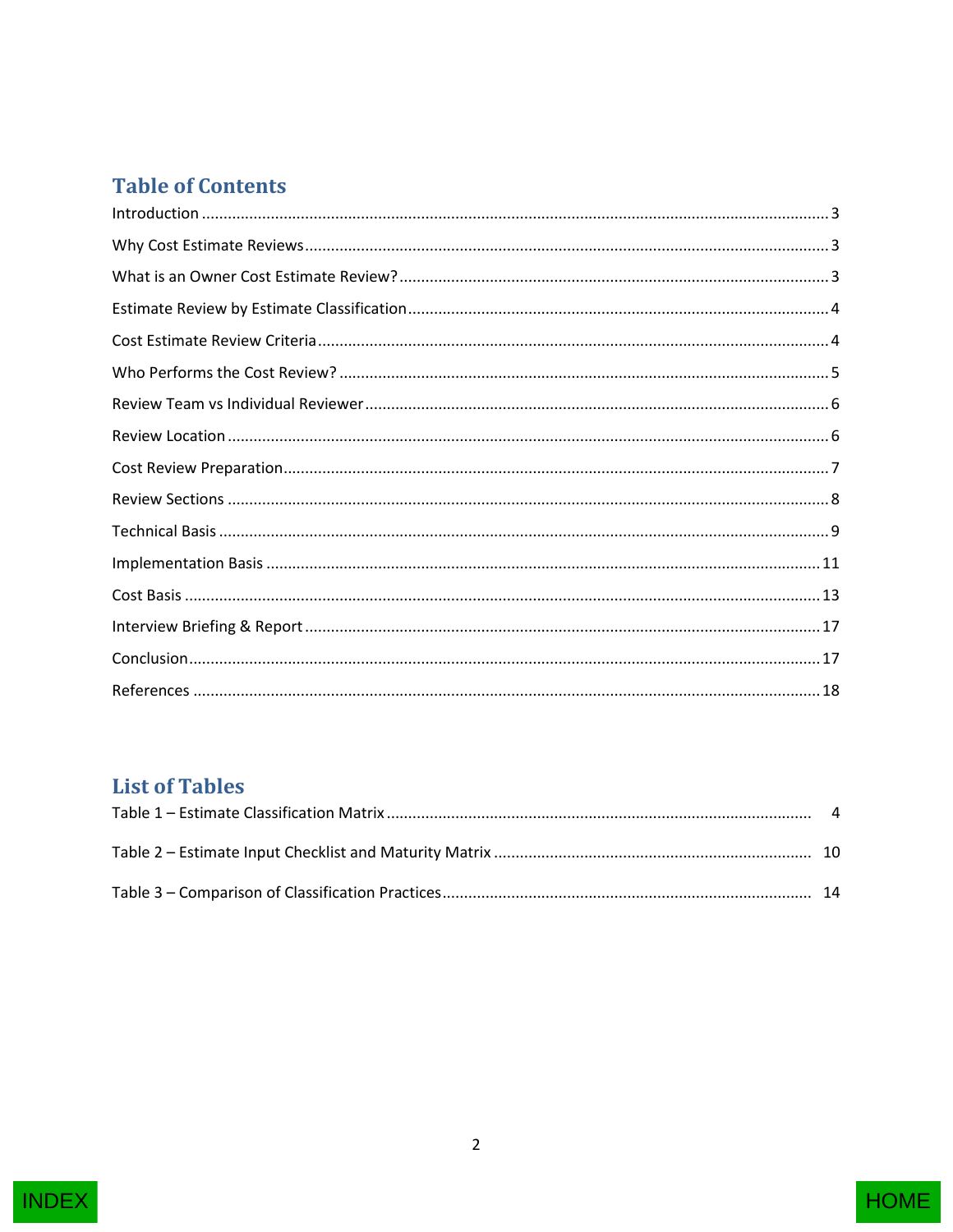#### <span id="page-2-0"></span>**Introduction**

The purpose of this paper is to present a suggested methodology for the review of cost estimates. During the authors 30 year career he has reviewed a large number of capital cost estimates. These reviews have been on both internal projects and on third party projects. The reviews have included multi-million dollar projects and multibillion dollar projects throughout the world. The emphasis of the paper will be from the point of view of the owner, the methodology can also be used by contactors. The reference documents used in the review can be obtained from AACE International. The methodology will cover the review by estimate classification as it is important to review project as they progress through the stage gate system.

The methodology will also outline the preparation for the cost review as many reviews suffer because of lack of preparation. Some simple and useful advice for preparation is to **be prepared and be flexible**. The preparation will automatically enable the reviewer to implement the review with the tools which we will outline. Finally the content of the report will be discussed and this will also reflect the preparations.

#### <span id="page-2-1"></span>**Why Cost Estimate Reviews**

Why do we need to review a cost estimate? First and foremost the organization needs to know that the estimate was prepared in a certain way and with a certain quality. If the project group presents the estimate as suitable for appropriation then the supporting information will need to be present. Second, many organizations employ a stage gate project review system in order to make decisions if a project should continue or be cancelled. Project personnel feel that if a project fails to meet the stage gate and it is cancelled that it is a reflection on their competence. Cancelled projects should preserve the company's resources for better opportunities. Some of the most successful companies are known to employ predictable and consistent evaluations of projects and if necessary cancel the ones that do not meet the criteria. Third, if project teams realize that a review will be performed the opportunity for shortcuts will be seriously considered. The knowledge that someone will ask what you did in the estimate and why, should provide the project personnel with incentives to perform the estimate correctly.

#### <span id="page-2-2"></span>**What is an Owner Cost Estimate Review?**

A cost estimate review as presented in this paper is the formal presentation of a cost estimate to a third party for the purpose of confirming and validating the indicated quality or estimate class. The reviewer will communicate with the project team with requirements including documentation, location, personnel to be interviewed and the report to be produced. By owner we mean the company making the capital investment or having a material interest in the project (bank or surety).

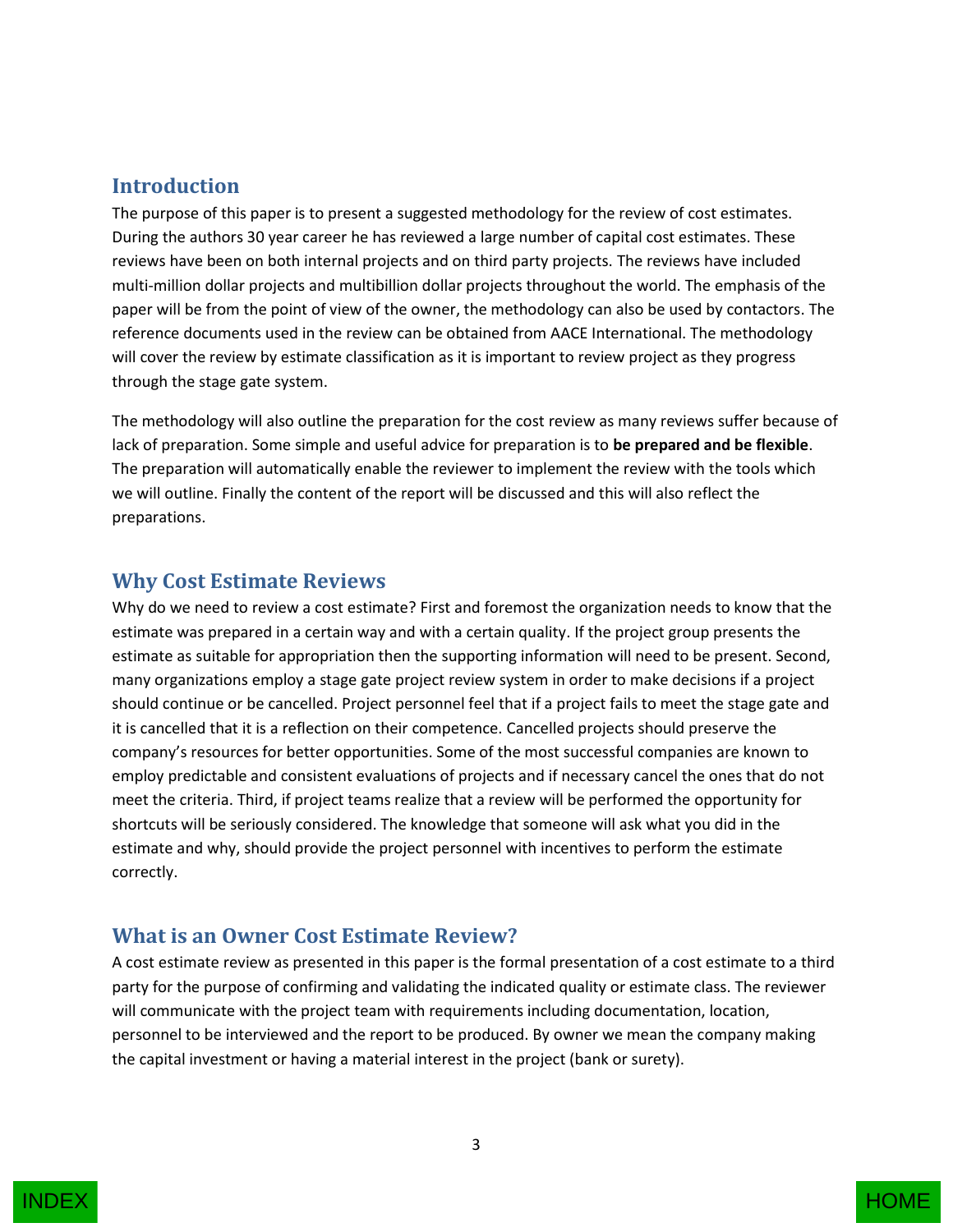## <span id="page-3-0"></span>**Estimate Review by Estimate Classification**

AACE International (AACE) Recommended Practice No. 18R-97 [1] outlines the Cost Estimate Classification System in the process industry. There are 5 classes defined by AACE called Class 1 to Class 5. In order to simplify the discussion in this paper the ANSI Standard Z94.0 [1] of three classes will be used. The ANSI is descriptive and generally used in the industry. Both the AACE & and the ANSI estimate classes are shown below:

| <b>AACE</b>                         | <b>End Usage</b>             | <b>ANSI</b>                                        |  |
|-------------------------------------|------------------------------|----------------------------------------------------|--|
| <b>Estimate Class</b>               | <b>Typical Purpose</b>       | <b>Standard Z94.0</b>                              |  |
| <b>Concept Screening</b><br>Class 5 |                              | <b>Order of Magnitude (OOM)</b><br><b>Estimate</b> |  |
| Class 4                             | <b>Study or Feasibility</b>  |                                                    |  |
| Class 3                             | Budget, Authorization,       | <b>Budget Estimate</b>                             |  |
|                                     | or Control                   |                                                    |  |
| Class 2                             | Control or Bid               | <b>Definitive Estimate</b>                         |  |
| Class 1                             | <b>Check Estimate or Bid</b> |                                                    |  |

| Table 1 - Estimate Classification Matrix [1] |  |  |  |  |  |  |
|----------------------------------------------|--|--|--|--|--|--|
|----------------------------------------------|--|--|--|--|--|--|

Cost estimate reviews can take place at any stage of the estimating process. The stage gate project review process generally requires the project teams to document and or demonstrate that estimate meets established criteria for passing the gate. With or without a formal a stage gate process all estimates should be reviewed. This can be a memo, a document sent to a distribution list or a presentation at a meeting. Cost estimate reviews are most often done prior to authorization. The financial authorization is a critical point for any project as it is the turning point for commitments of resources and money. Independent reviews are less often done at the Order of Magnitude (OOM) Estimate stage or the Definitive Estimate stage. Complex projects may justify a review at an OOM estimate stage. If a review is done at the definitive estimate stage it may be because there is a problem such as significant scope creep or cost increases significantly beyond the contingency allowance.

## <span id="page-3-1"></span>**Cost Estimate Review Criteria**

Cost estimate reviews can be performed with custom checklists or with recognized independent standards such as those from AACE. The advantages of AACE Recommended Practices and Standard are their wide distribution within the cost management profession. A recommended practice developed by a professional association has a perceived independence and objectivity. The practices and standards within AACE have a long history of support including updating and revising. The author has been a contributing author for some of the recommended practices. The AACE Recommended Practices and Standards that are typically referenced in a cost estimate review are as follows:

10S-90: Cost Engineering Terminology



4

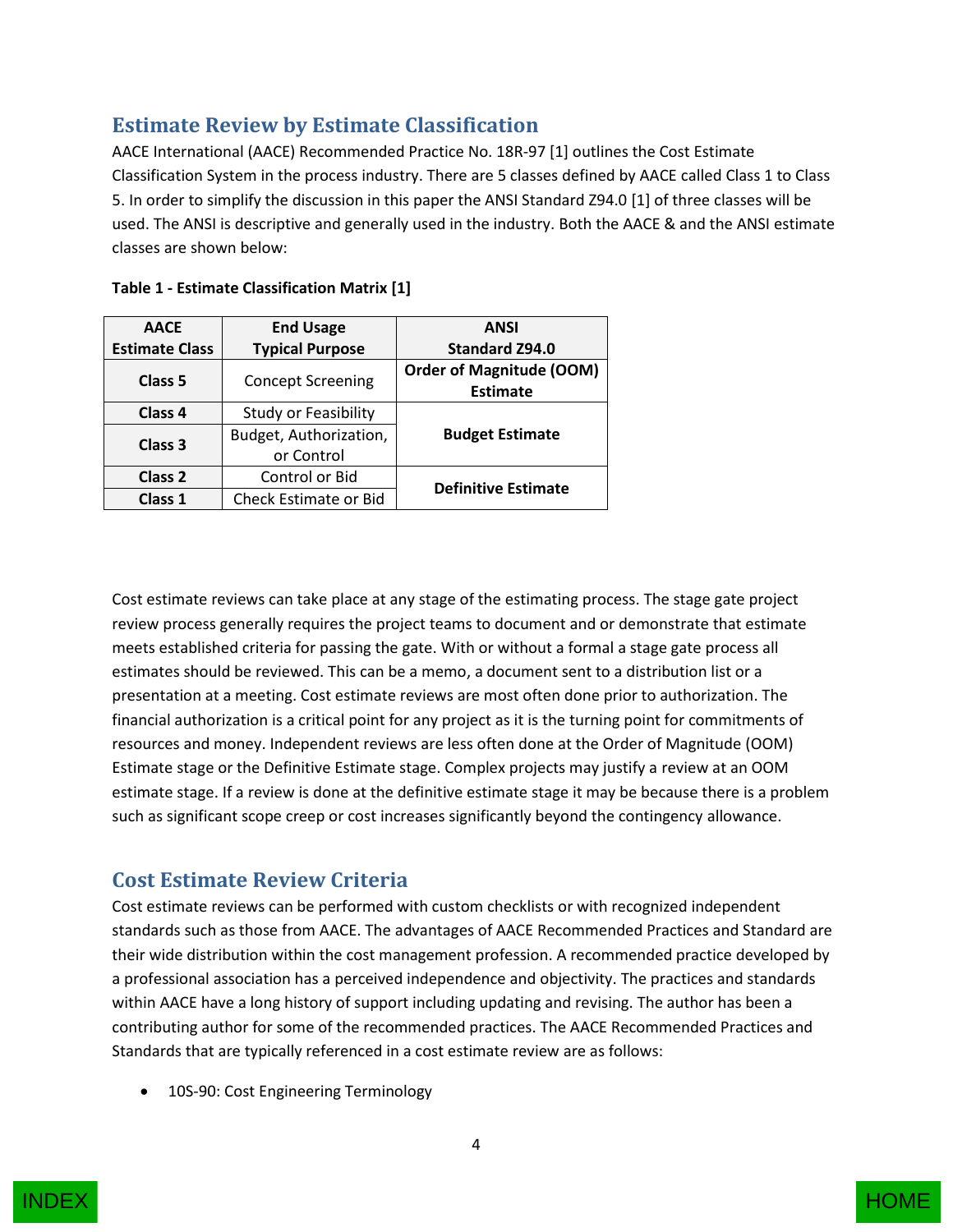- 16R-90: Conducting Technical and Economic Evaluations: As Applied for the Process and Utility Industries
- 17R-97: Cost Estimate Classification System
- **18R-97: Cost Estimate Classification System: As Applied in Engineering, Procurement, and Construction for the Process Industries**
- 20R-98: Project Code of Accounts
- 21R-98: Project Code of Accounts: As Applied in Engineering, Procurement, and Construction for the Process Industries
- 22R-01: Direct Labor Productivity Measurement: As Applied in Construction and Major Maintenance Projects
- 28R-03: Developing Location Factors by Factoring: As Applied in Architecture & Engineering, and Engineering, Procurement & Construction
- **34R-05: Basis of Estimate**
- 40R-08: Contingency Estimating: General Principles

Reviews are best if they recognize the uniqueness and variability of a given project. Standard checklist needs to be modified for the particular project being reviewed. For example OOM estimates for unique process technologies justify a more intense look at the technical basis. If there are unique pieces of equipment that are essential to the project, the check list can be altered to focus questions.

#### <span id="page-4-0"></span>**Who Performs the Cost Review?**

The question of who performs the cost review is important. It has been demonstrated that an independent party not connected with the project team has the best opportunity to make an objective review. The stakeholders that will receive the review will want to know if the cost estimate has any issues that need to be addressed by the team. An independent and objective review will confirm and communicate to the stakeholders what quality the estimate represents. Most important is the communication of deficiencies and this is better handled by a third party.

Two types of individuals are best qualified to perform the review. First, a third party consultant hired by the company will have a fresh unbiased view of the information being presented. Consultants do not have a history with the project and their evaluations and conclusions should focus on the content and not on the politics. Consultants may also be viewed as a friendly outlet to discuss the challenges of a project that may be difficult to discuss with an internal person. The consultant may also be viewed as an ally to discuss any issues that need to be presented in a constructive way to management. Second, an independent internal person not connected with the project may be considered. This type of individual works best if the organization is large enough to draw people from other company divisions. Large organizations with a matrix structure including project or cost functional groups are well prepared for this type of review. It should be stressed the reviewer should be independent and objective.

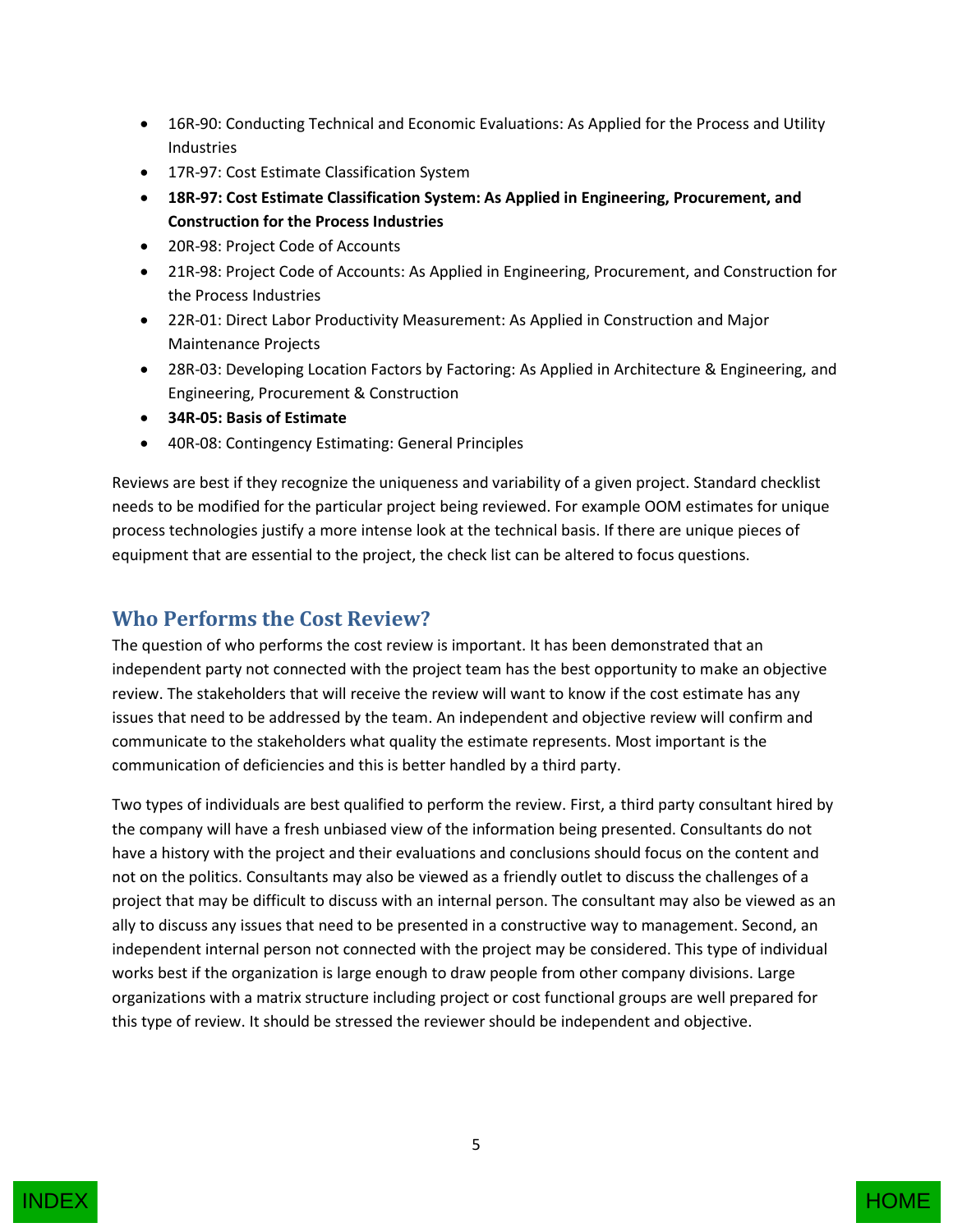#### <span id="page-5-0"></span>**Review Team vs Individual Reviewer**

The need for a review team composed of multiple members vs. an individual is dependent on a number of characteristics of the review including:

- Project Size
- Project Complexity
- Owner Request
- Project Development OOM, Budget, Definitive Estimate
- Normal Quality Assurance & Validation Review
- Catastrophic Cost Overrun Review
- Legal Implications of the Cost Review
- Cost Claim Implications of the Cost Review

Most of the author's cost estimate reviews have been with 1-2 members and a few with a team. Usually the owner needs a cost estimate quality assurance/validation and an individual can perform this request. The individual will need to be generally familiar with the industry if they are reviewing the technical, cost and implementation basis. However, an experienced competent cost professional can review a cost basis on any project.

#### <span id="page-5-1"></span>**Review Location**

Order of Magnitude (OOM) Estimate – The review for this type of estimate will usually take place in the offices of the owner or the contactor tasked to perform the early basic engineering and design. A site visit is usually not required unless there is an issue with a proposed location where the cost is tied to key location specifics.

Budget Estimate – The review for this type of estimate takes place at the office of the engineering company. The review should take place at the office where the engineering, cost and implementation are performed. It is not recommended for the engineering company to go to the owner's offices for the review. During the review, access to the engineering staff and documentation is important. One technique is to ask for supporting documents to be retrieved. Although with the use of data bases and distributed document access, the task might be just a click on the screen. It may also develop that discussions indicate supporting staff may be called to clarify items under review. Being physically present at the office where the work takes place simplifies the access and prevents the excuse that the document or person is at another office.

It is recommended the review of a budget estimate require a site visit. For a new undeveloped site this may be brief but should be made. For a plant modification, revamp or expansion a site visit is essential. The site visit should include interviews of the project management team.

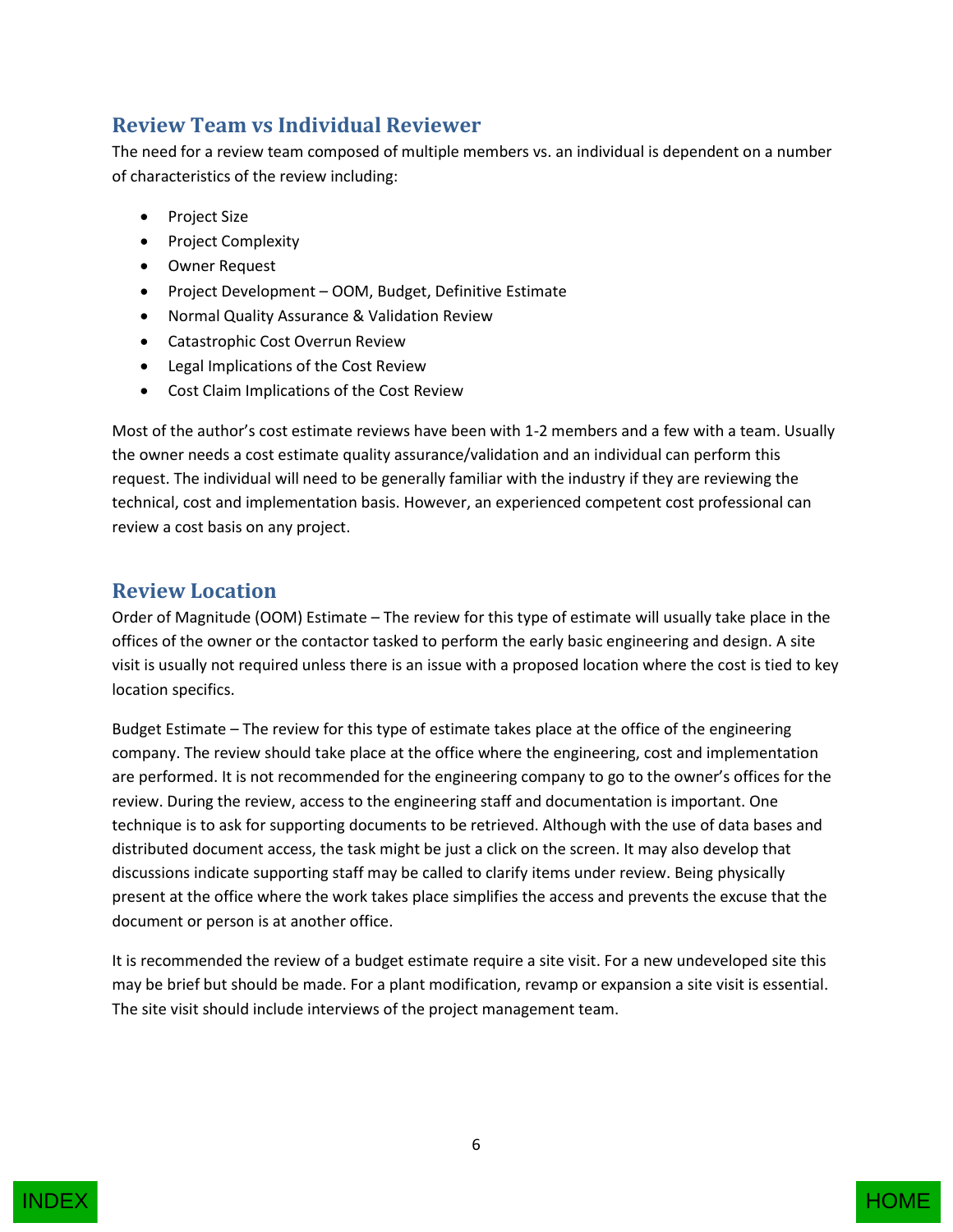### <span id="page-6-0"></span>**Cost Review Preparation**

The cost estimate review should begin and end with the client request. A written description of the request should be received from the client. The request should specify the work to be performed, the project to be reviewed and the cost estimate to be evaluated. The coordination contact should be identified. The coordination contact may be a business manager but should reference the project manager. If there is no written request and the communications have been verbal, a description of the request should be assembled and sent to the client as a confirmation of the request. It would be unusual not have the request in writing but the timing may be rushed. Tell the client what they requested and tell them what you are going to do.

The second part of the preparation is to talk with the key responsible parties. This will include the owner representative, owner project manager, engineering manager and the estimating manager. On smaller jobs this may include the owner representative and the engineering manager. On larger jobs this may include other key parties. The calls will be high level discussions of the review, the timing and expectations. At a minimum, have a coordination discussion with the owner representative and the engineering representative. If a non-disclosure agreement has not been signed it would be appropriate for the reviewer to suggest one be completed prior to receiving any documents.

Third, the client and engineering company will need to be informed of the general and specific documents that need to be sent to the reviewer prior to the visit and the documents that need to be available when the interviews will be done. The documents that will be sent in advance of the interviews include:

- Summary of the project business plan
- Summary technical description
- Latest project report
- Cost summary latest milestone
- Cost summary prior milestone
- Cost backup for sub projects by major code of accounts
- Summary implementation plan
- Schedule, Level One bar chart

The client and the engineering company will also need to be informed of the documents that will be available during the interviews. The documents include full versions of the line items listed above. These documents include but are not limited to:

- **•** Business Plan
- All documents related to the scope of work
- All project reports
- Cost estimate summary and all supporting details
- Bid tabulations for all major equipment
- Implementation Plan
- Schedule, Levels 1,2,3

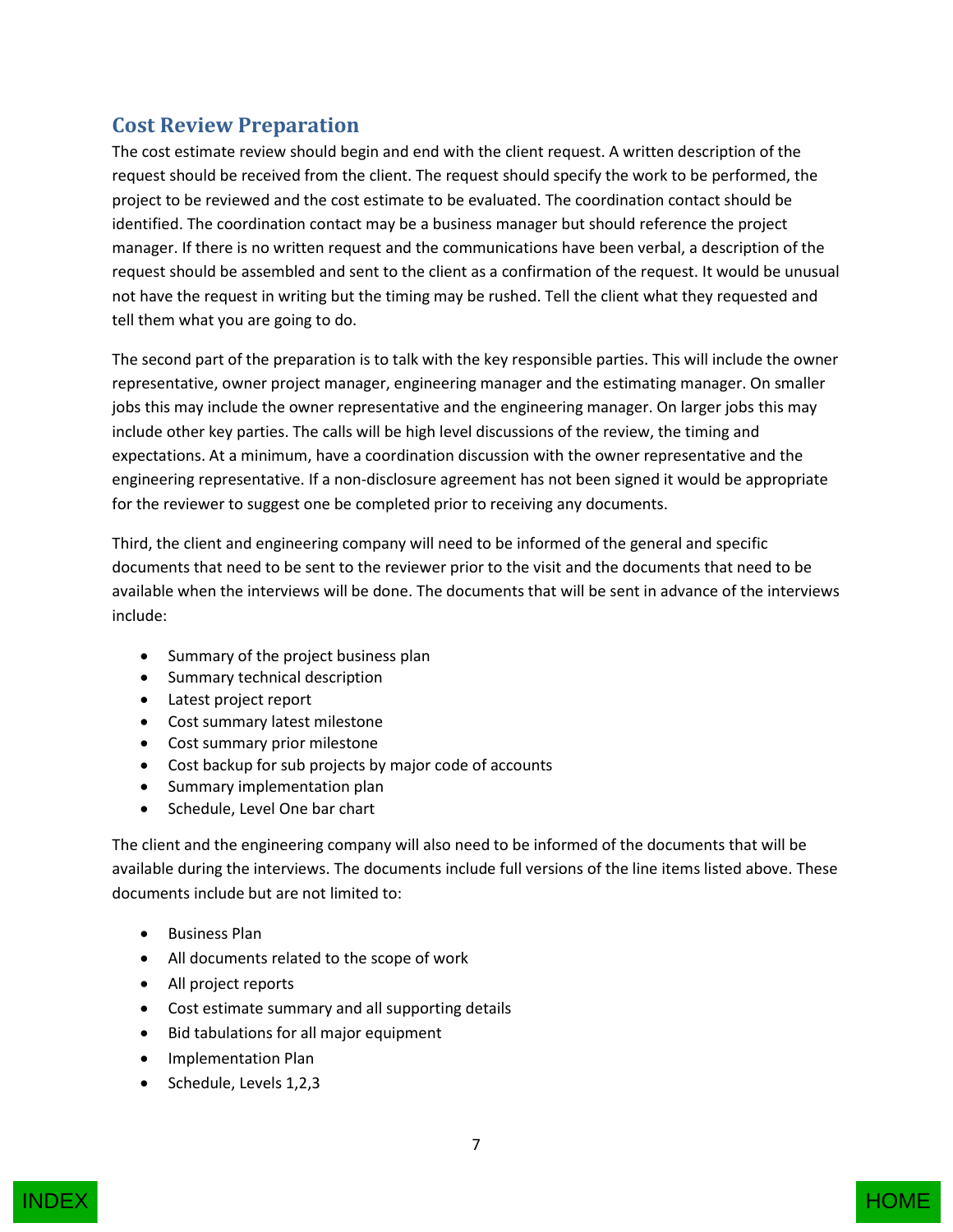Fourth, the interview plan with respect to when and who will be interviewed should be sent to the client and engineering coordinator. The request should include the interviews at the engineering office and the site visit. The prior coordination calls will have established the best mutually agreeable interview time and schedule. It is also advisable to inform all parties to complete all essential tasks to facilitate a productive review. The interviews should include, depending on the project specifics, the project manager, technical manager or project engineer, estimating manager or estimator, and the scheduling manager or scheduler.

The interview locations should be agreed based on the location of the staff and the documents. The interviews should take place where both elements are present. One technique of the interviews is to request documents based on the interviews and request they be brought to the meeting. If the documents are a hard copy then the interview location has to take this into account. If most or all the documents are electronic then this is not as important.

Plan the interviews for early to mid-week and leave time for extra days in the event of delays and interviews taking longer than expected. It is recommended to inform the parties that there is flexibility for the interviews but that they will take place as planned. It is not recommended to end the planned interviews on a Friday or prior to a holiday.

If an engineering contractor is being interviewed and a third party consultant is performing the review, it is recommended a representative of the owner attend the interviews. The owner representative usually participates in responses to the questions and is helpful in clarifying responses to the questions. In the event the contractor becomes defensive the support of the owner representative is helpful.

The timing of the interviews should recognize the availability of the staff being interviewed and the receipt of the advance information. All of the key staff being interviewed should be available. The personnel who will answer questions on the cost and technical basis are particularly important. Some supporting members may be absent but the key managers should be present. It is recommended the interview wait until these individuals are available. One option is to perform telephone interviews if the supporting staff needs to answer key questions.

### <span id="page-7-0"></span>**Review Sections**

A cost estimate depends on three essential elements:

- **•** technical basis
- implementation basis
- the cost basis

Some may mistakenly think the cost basis is the most important or even sole element but this is not true. First a project has to define the technical basis or scope which will need to be acquired for the project to achieve its goal. Second, the basis for when and how the project will be implemented needs to be defined. Third the definition of the way in which the cost estimates will be carried out needs to be

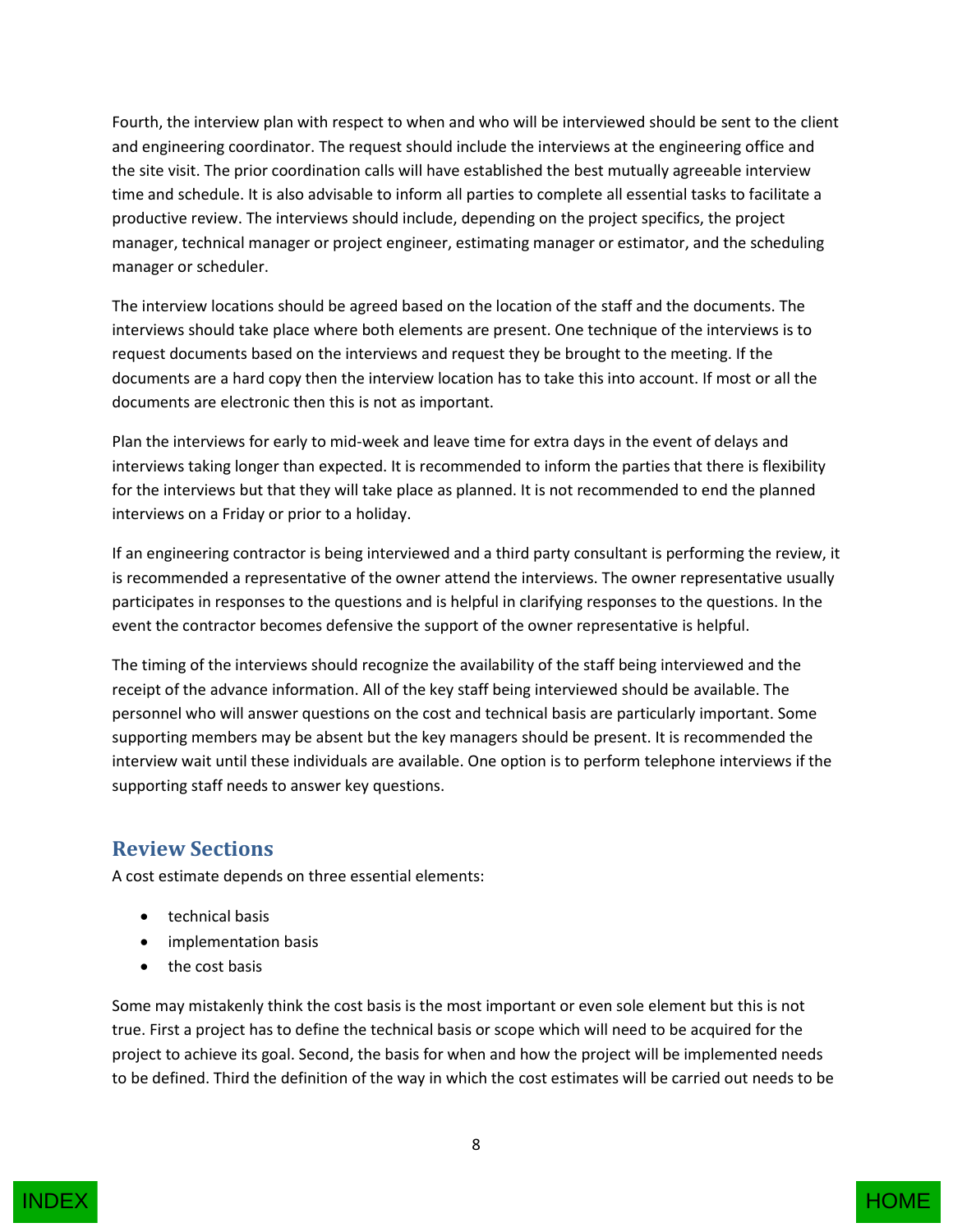defined. All three of these elements are interrelated and any deficiencies in one will impact the quality and accuracy of the final cost.

## <span id="page-8-0"></span>**Technical Basis**

It is best to start the interview with the technical basis. The technical basis naturally leads into the implementation and cost. The other two sections will depend on the degree of completeness of the scope. The implementation plan and the schedule can go next. The cost basis should be last as the discussion will reference the scope, implementation and schedule.

One of the first questions of the technical basis is what is the size of the team which was discussed earlier in *Who Performs the Cost Review & Review Team vs. Individual Reviewer*. It is assumed the approach has been decided. The cost expert or the technical expert will lead the discussion on the technical basis.

The technical basis is the documents which define the scope of work to be estimated. Depending on the project size there may be separate sections for business, marketing, environmental and scope. In this section we are primarily concerned with the documents related to defining the scope of work to be included in the cost estimate. These documents may include but not limited to specifications, drawings, sketches, equipment lists, process flow diagrams (PFD), piping & instrument diagrams (P&ID), and one line electrical diagrams. They may be actual paper documents but an increasing amount of project information is electronic. Furthermore the electronic information is in a network and may be controlled by content management software such as Documentum or similar.

Prior to the interviews inform the group which will be interviewed for the technical scope will be informed the discussion of the scope will be based on:

#### **AACE International Recommended Practice No. 18R-97 Cost Estimate Classification System As Applied in Engineering, Procurement, and Construction for the Process Industries TCM Framework: 7.3 Cost Estimating and Budgeting [2]**

An electronic copy should be sent to the concerned groups and reference made to the Estimate Input Checklist and Maturity Matrix.

|                                                                    | <b>ESTIMATE CLASSIFICATION</b> |                |                |                |                |
|--------------------------------------------------------------------|--------------------------------|----------------|----------------|----------------|----------------|
|                                                                    | <b>CLASS 5</b>                 | <b>CLASS 4</b> | <b>CLASS 3</b> | <b>CLASS 2</b> | <b>CLASS 1</b> |
| <b>MATURITY LEVEL OF PROJECT DEFINITION</b><br><b>DELIVERABLES</b> | 0% to 2%                       | 1% to 15%      | 10% to 40%     | 30% to 75%     | 65% to 100%    |
| <b>General Project Data:</b>                                       |                                |                |                |                |                |

#### **Table 2 – Estimate Input Checklist and Maturity Matrix [2]**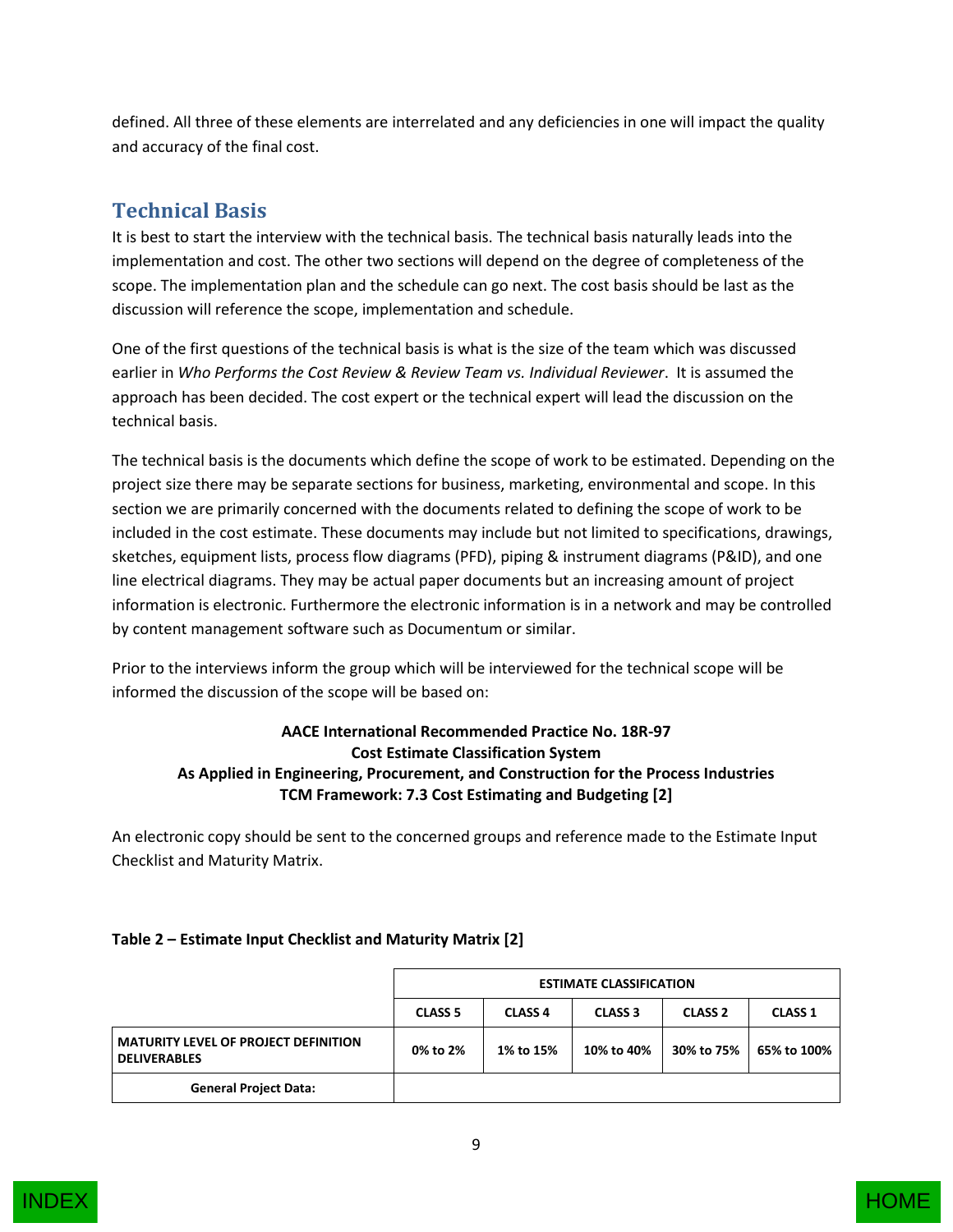| <b>Project Scope Description</b>                      | General | Preliminary | Defined      | Defined     | Defined  |
|-------------------------------------------------------|---------|-------------|--------------|-------------|----------|
| <b>Plant Production/Facility Capacity</b>             | Assumed | Preliminary | Defined      | Defined     | Defined  |
| <b>Plant Location</b>                                 | General | Approximate | Specific     | Specific    | Specific |
| Soils & Hydrology                                     | None    | Preliminary | Defined      | Defined     | Defined  |
| <b>Integrated Project Plan</b>                        | None    | Preliminary | Defined      | Defined     | Defined  |
| Project Master Schedule                               | None    | Preliminary | Defined      | Defined     | Defined  |
| <b>Escalation Strategy</b>                            | None    | Preliminary | Defined      | Defined     | Defined  |
| Work Breakdown Structure                              | None    | Preliminary | Defined      | Defined     | Defined  |
| Project Code of Accounts                              | None    | Preliminary | Defined      | Defined     | Defined  |
| <b>Contracting Strategy</b>                           | Assumed | Assumed     | Preliminary  | Defined     | Defined  |
| <b>Engineering Deliverables:</b>                      |         |             |              |             |          |
| <b>Block Flow Diagrams</b>                            | S/P     | P/C         | $\mathsf C$  | $\mathsf C$ | С        |
| Plot Plans                                            |         | S/P         | C            | C           | С        |
| Process Flow Diagrams (PFDs)                          |         | P           | $\mathsf C$  | $\mathsf C$ | C        |
| <b>Utility Flow Diagrams (UFDs)</b>                   |         | S/P         | $\mathsf C$  | C           | C        |
| Piping & Instrument Diagrams (P&IDs)                  |         | S/P         | C            | C           | C        |
| <b>Heat &amp; Material Balances</b>                   |         | S/P         | $\mathsf C$  | C           | C        |
| Process Equipment List                                |         | S/P         | C            | $\mathsf C$ | C        |
| <b>Utility Equipment List</b>                         |         | S/P         | $\mathsf C$  | C           | C        |
| <b>Electrical One-Line Drawings</b>                   |         | S/P         | $\mathsf{C}$ | C           | C        |
| Specifications & Datasheets                           |         | S           | P/C          | $\mathsf C$ | C        |
| <b>General Equipment Arrangement Drawings</b>         |         | S           | С            | С           | C        |
| <b>Spare Parts Listings</b>                           |         |             | P            | P           | С        |
| <b>Mechanical Discipline Drawings</b>                 |         |             | S/P          | P/C         | C        |
| <b>Electrical Discipline Drawings</b>                 |         |             | S/P          | P/C         | C        |
| Instrumentation/Control System Discipline<br>Drawings |         |             | S/P          | P/C         | C        |
| Civil/Structural/Site Discipline Drawings             |         |             | S/P          | P/C         | C        |

The Estimate Input Checklist is the primary document to use for the technical basis review. The advantages of the checklist is that it is published by a professional society, generally accepted by the industry, and is part of a group of documents dealing with the cost management of projects. The further advantage of the checklist is that it can be used in the report to score the estimate based on satisfying the technical criteria for a given class of estimate.



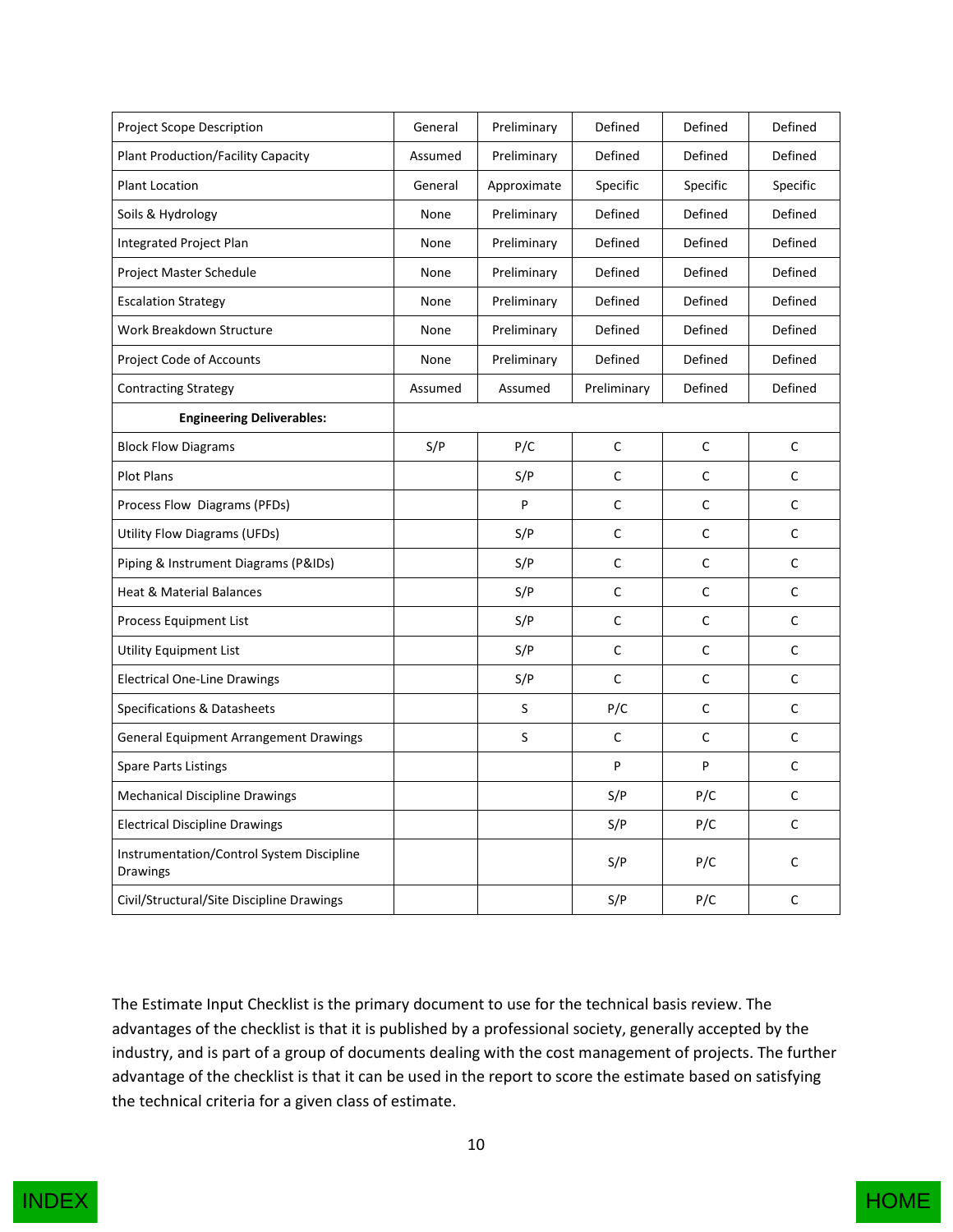Prior to the interview based on the receipt and review of the preliminary project documents the project technical basis can be evaluated with the checklist. During the interview the check list is used as the actual questions. For the General Project Data in the checklist the degree of completeness is as follows:

#### **None → Assumed / General → Preliminary / Approximate → Specific / Defined**

The interview can proceed at the top of the checklist with the General Project Data and continue with Engineering Deliverables. In the Check List the line items starting with the Integrated Project Plan and continuing thru Contracting Strategy are covered in the cost and implementation sections. The transmittal of documents prior to the interviews will make the discussion of each technical line item more efficient and effective. For example, block flow diagrams are usually limited in number and content. They are useful in giving a high level picture of the project. Depending on the stage of development of the project and the interest of the interviewer the document can be requested to be seen and retrieved if necessary. The individuals being interviewed should be able to answer all questions related to the technical basis.

#### <span id="page-10-0"></span>**Implementation Basis**

The second major review area is the implementation basis. The implementation basis is the plan to manage the development of the project from design to start-up. The implementation basis would include the planning and resources for:

- Project Management Team
- Design
- Contracting
- **•** Engineering
- Procurement
- Construction
- Start-up

All of the areas above apply to the three estimating types; OOM, Budget and, Definitive. The implementation basis would be assembled in a document referred to here as the Implementation Plan (IP). The IP would range from 5 pages for a small OOM type project to hundreds of pages and references to many other documents including the cost and schedule for a complex project.

The organization being reviewed would have been notified prior to the interview that the implementation basis would be reviewed. It is possible the IP could be transmitted prior to the interviews or a table of contents. It is possible the implementation basis sections would be segregated in separate sections maintained by functional groups. The lack of an IP that integrates all the sections would be a deficiency in the estimate review. The review would need to establish if the lack of an IP was a serious deficiency that jeopardized the viability of the cost estimate.

The IP sections would vary from a complete outline and descriptions to summary sections that referred to the details. The design and engineering sections would contain enough content to ensure clearly

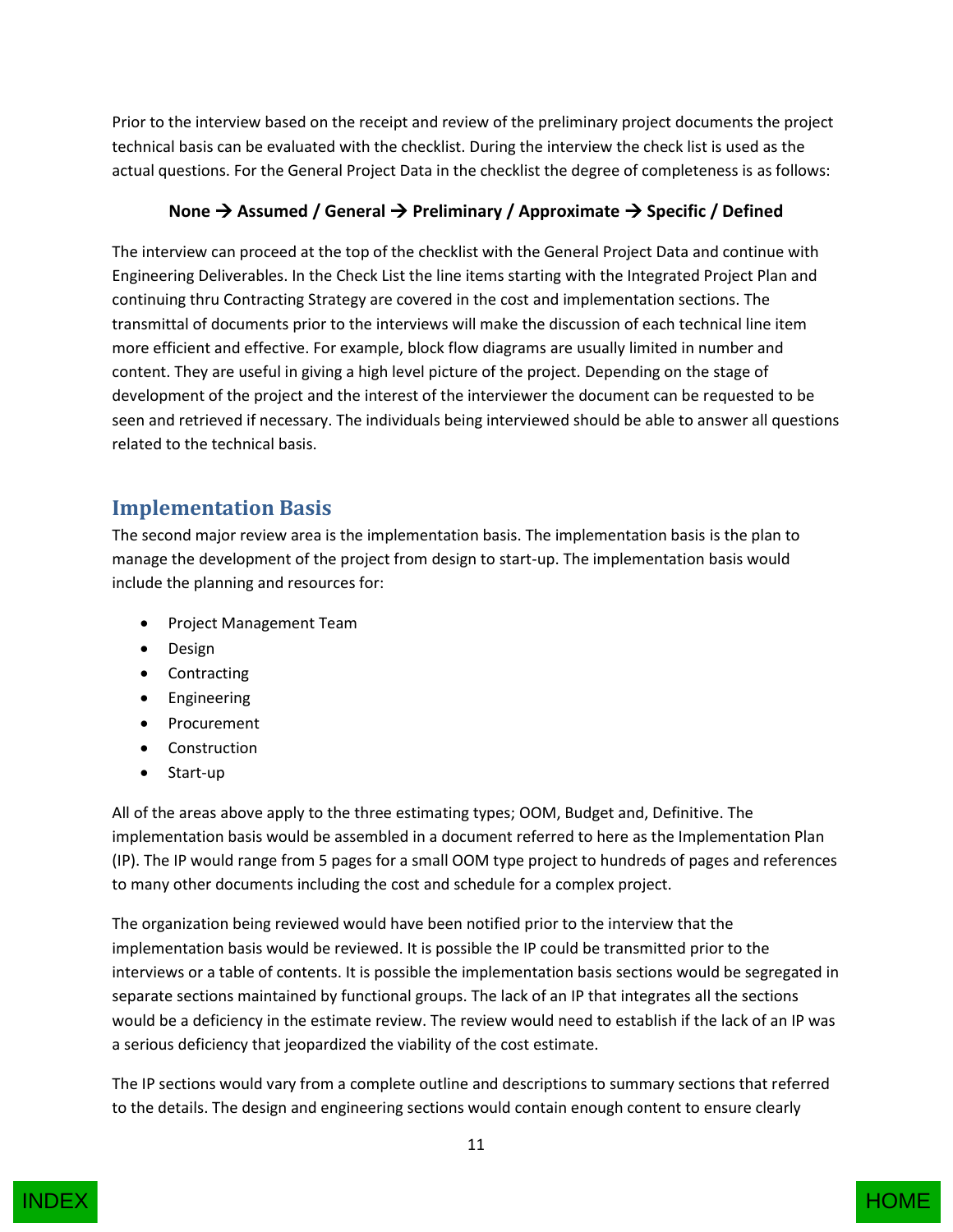supporting the goals of the project as indicated in the other sections. The IP would contain the following items depending on the estimate class:

- Project Management Team
	- o Coordination Procedure
	- o Organization Charts
	- o Responsibility Flow Diagrams
	- o Cost Development Plan
	- o Schedule Development Plan
	- o Reporting/Control Procedures
		- Cost
		- **Schedule**
- Design
	- o Job Specification
	- o Design Basis/Specification
	- o Block/Process Flow Diagram
	- o Conceptual Process Design
- **Contracting** 
	- o Contracting Plan
	- o Subcontracting Plan
	- o Bidders Lists
	- o Change Order Procedures
- Engineering
	- o Detailed Engineering
- Procurement
	- o Inspection & Expediting Plan
- Construction
	- o Constructability Reviews
	- o Field Engineering
	- o Safety Planning
	- o Mechanical Completion/Turnover Plan
- Start-up
	- o Commissioning Procedures
	- o Operating Manual

The review of the implementation basis would emphasize the presence of the above documents and a demonstration of the content which supports the objectives and goals of the project. The implementation basis would need to explicitly support the cost basis. For example the completion basis used to calculate escalation in the Estimate Basis Memo would need to match the procurement and construction schedule.



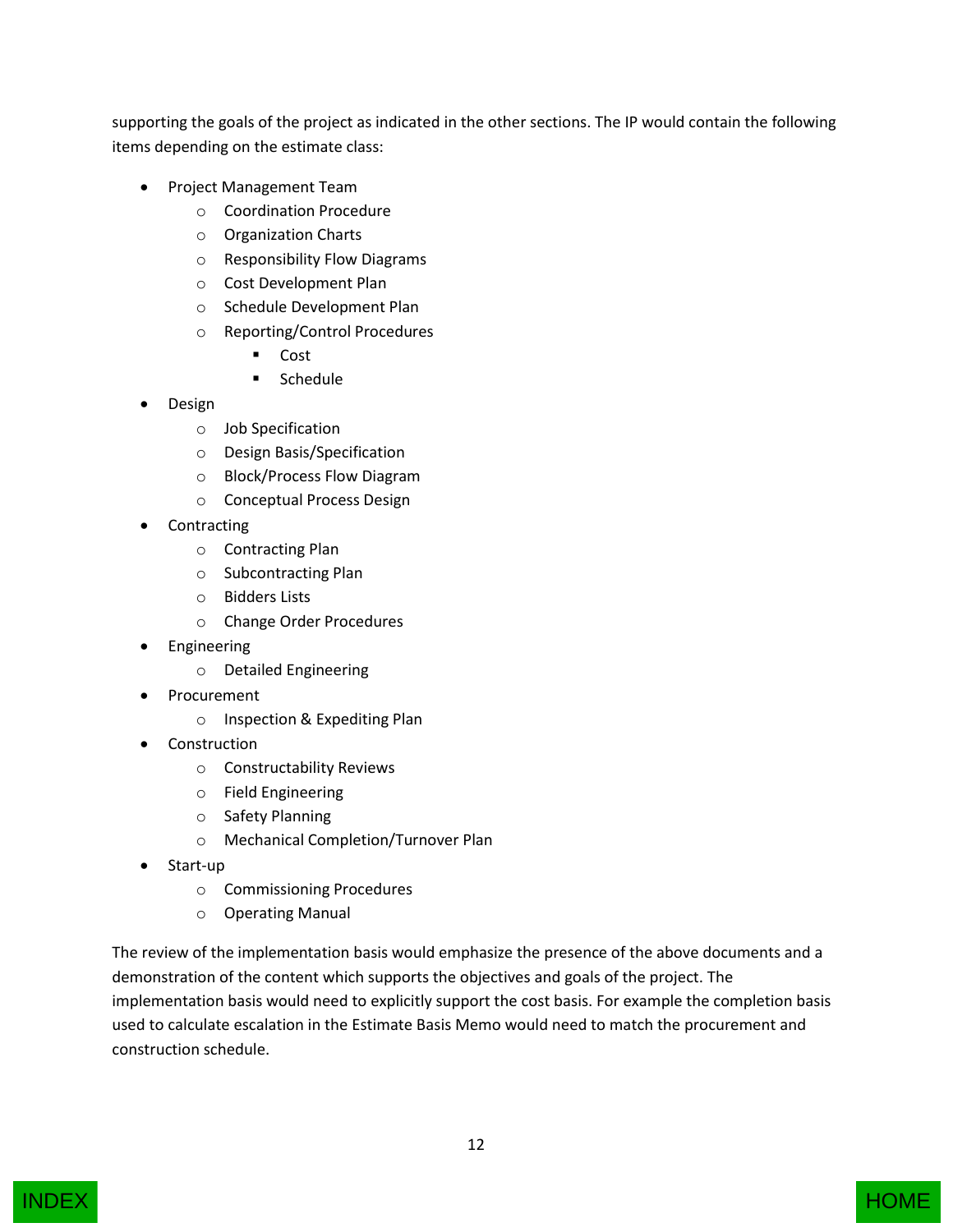An additional aspect of the implementation plan is issues it addresses with respect to the location and region of the project. Is the project remote and are there issues that are present and addressed in the planning? Are appropriate shipping, logistics, taxes and duties address in the implementation and cost basis? If the project required a large construction force has the project recognized where the people will come from and how they will be housed? For some locations permitting is a scheduling issue, if this is the case has it been recognized in the cost and schedule?

What are the planning assumptions for the contracting of the project? Is the primary contracting basis direct hire, lump sum? Will the project be contracted as an EPC basis or split vertically or horizontally. If the contracting is split, is the coordination of the contracts noted. Does the work break down structure support the contracting plan & the schedule?

The review of the implementation basis answers the question of how the company is able to fit all the pieces together in a coherent document. The evaluation of this question is how it supports the cost estimate.

The schedule review is an essential part of the cost estimate review. The schedule should support the information indicated in the technical and implementation plan. The review should cover the scheduling tools and the way in which these tools are used in the project. Is Primavera or MS Project being used? What version of the tools is being used for the schedule? How many discrete activities are in the project schedule? How many activities are applicable to engineering, procurement and construction? How is the schedule organized with respect to the implementation plan and the work breakdown structure? What does the schedule say about the current stage of project completion?

It is important to have the schedule review with the scheduler and not the project manager.

#### <span id="page-12-0"></span>**Cost Basis**

Many people think a cost estimate is a number or summary sheet of estimate categories and subtotals adding up to a grand total. The cost estimate is composed of the following:

- $\bullet$  What technical basis the estimate represents  $\rightarrow$  Scope of Work
- $\bullet$  What quality the estimate is intended to represent  $\rightarrow$  **Estimate Classification**
- Where the estimate applies and the source of information  $\rightarrow$  **Pricing**
- When the estimate was intended to reference  $\rightarrow$  **Pricing & Escalation**
- $\bullet$  How the costs were derived  $\rightarrow$  **Techniques & Methods**
- $\bullet$  What risk methods are used  $\rightarrow$  **Contingency**

The estimate as describe above should be outlined in a document which specifies the sources of cost information and the key parameters to be used in the estimate such as wage rates and escalation. This document may be called the **Estimate Basis Memo** (estimate memo) or similar title. The estimate memo details will reflect the estimate classification. The length of the memo can vary from a few pages to over one hundred. An estimate memo for a definitive estimate should be through and proscriptive in providing instructions to the estimators as to what should be done in the estimate, where the



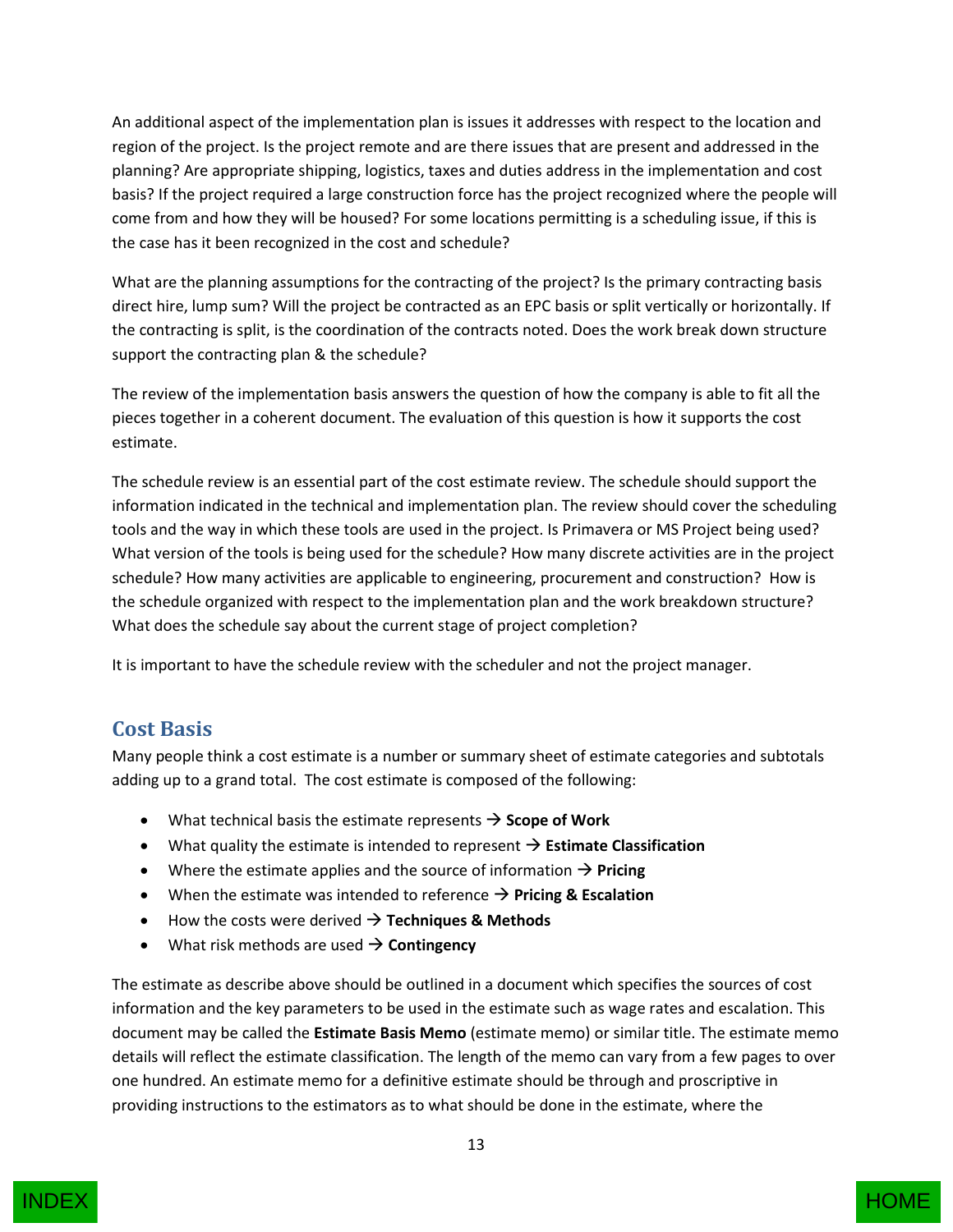information is coming from, what techniques and methods apply and how to file the results. Most successful estimating organizations will issue the estimate memo before the estimate starts. It is not as useful to develop the estimate memo on an ad hoc basis. The estimate memo should be updated at the conclusion of the estimate to reflect any departures from the original memo.

The information used in the cost estimate review should include the estimate to be reviewed and the prior estimate. The primary reason to have the prior estimate is that many reviews are requested because of significant differences between the current and prior estimates. A cost comparison is useful to get a quick look at changes, but a cost reconciliation is preferred. A cost reconciliation will established equivalencies between estimate groups and include more accurate reasons for differences.

The estimating guidelines, checklists and procedures established in the planning will be implemented for each of the three basis sections including the cost basis. Two AACE recommended practices, 18R-97 Cost Estimate Classification System and 34R-05 Basis of Estimate were addressed earlier. These two are key reference documents in the review of the cost basis.

**Scope of Work** - The first questions are to establish the link between the technical basis and the cost basis. The value of the cost estimate is undermined if there is no explicit link between the technical basis the cost basis. Is there a list of drawing, specifications, equipment lists, P&IDs that are the reference documents to the cost estimate? These documents are frequently called base line documents, although base line is more frequently applied to cost control documents during construction. Another category of documents that will refer to the cost estimate is Issued for Design (IFD), Issued for Engineering (IFE) and Issued for Construction (IFC). Each has application to OOM Estimates, Budget Estimates, and Definitive Estimates. The definitive document linking the technical basis is a listing of all documents, their title, date and revision and the estimate it defines.

**Estimate Classification** - Next the estimate basis should support an estimate classification and perceived quality. It is necessary to link any company or internal classification system to an industry standard. AACE Recommended Practice 18R-97 Cost Estimate Classification System (2005) shown below has a matrix to compare the various standards.

#### **Table 3 – Comparison of Classification Practices [1]**

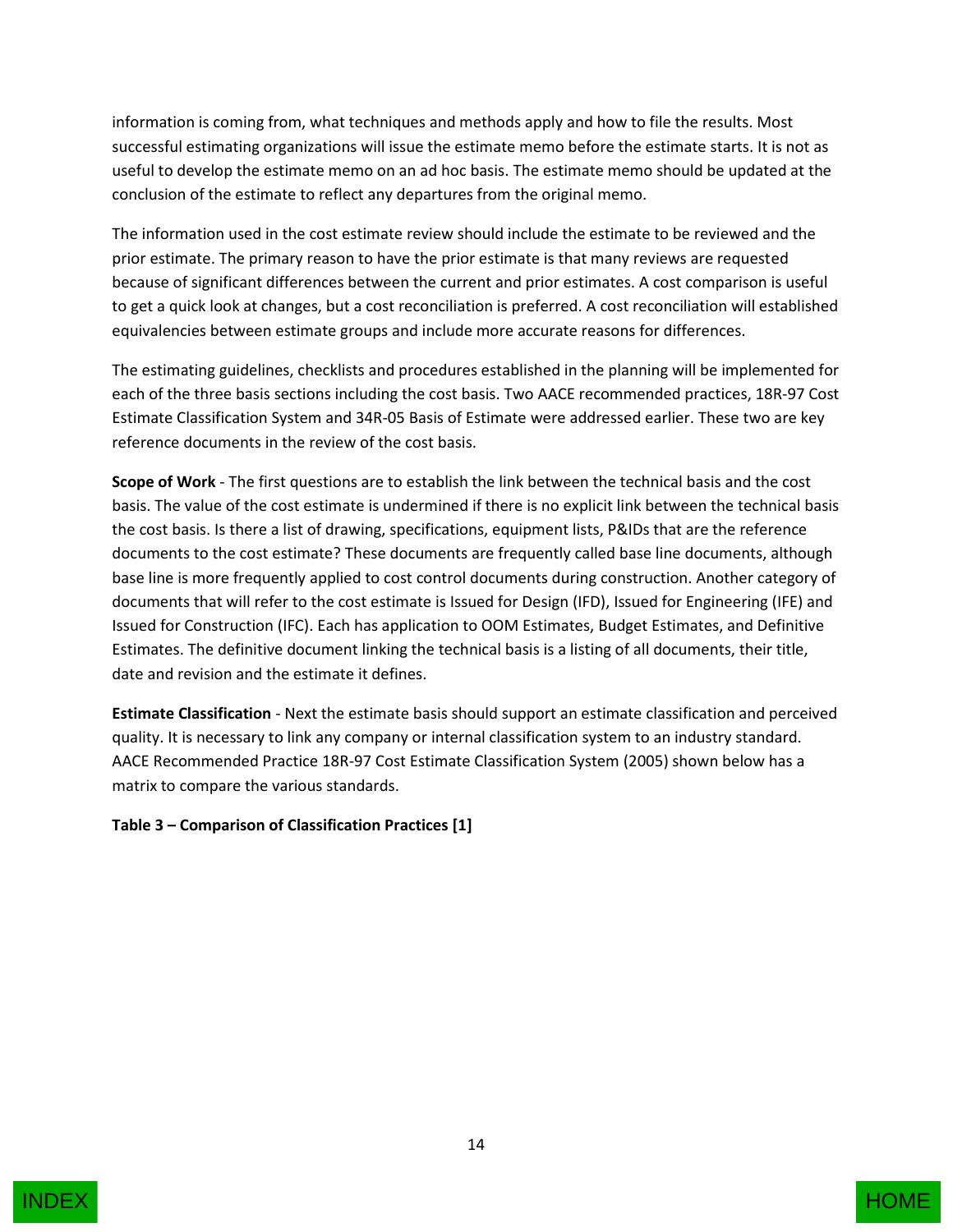|                                            | <b>AACE Classification</b><br><b>Standard</b> | <b>ANSI Standard</b><br>Z94.0               | AACE Pre-1972                         | <b>Association of Cost</b><br>Engineers (UK)<br><b>ACostE</b> | Norwegian Project<br>Management<br><b>Association (NFP)</b> | <b>American Society</b><br>of Professional<br>Estimators (ASPE) |
|--------------------------------------------|-----------------------------------------------|---------------------------------------------|---------------------------------------|---------------------------------------------------------------|-------------------------------------------------------------|-----------------------------------------------------------------|
|                                            |                                               |                                             |                                       |                                                               | <b>Concession Estimate</b>                                  |                                                                 |
| DEFINITION<br>PROJECT<br><b>INCREASING</b> | Class <sub>5</sub>                            | Order of Magnitude<br>Estimate<br>$-30/+50$ | Order of Magnitude<br><b>Fstimate</b> | Order of Magnitude<br>Estimate<br>Class IV - 30/+30           | <b>Exploration Estimate</b>                                 | Level 1                                                         |
|                                            |                                               |                                             |                                       |                                                               | Feasibility Estimate                                        |                                                                 |
|                                            | Class 4                                       | <b>Budget Estimate</b><br>$-15/ + 30$       | Study Estimate                        | Study Estimate<br>Class III-20/+20                            | Authorization<br>Estimate                                   | Level 2                                                         |
|                                            |                                               |                                             | <b>Preliminary Estimate</b>           |                                                               |                                                             |                                                                 |
|                                            | Class 3                                       |                                             |                                       | <b>Budget Estimate</b><br>Class II-10/+10                     | Master Control<br>Estimate                                  | Level 3                                                         |
|                                            | Class 2                                       | Definitive Estimate<br>$-5/+15$             | Definitive Estimate                   | Definitive Estimate<br>Class $1-5/+5$                         | <b>Current Control</b><br>Estimate                          | Level 4                                                         |
|                                            | Class 1                                       |                                             | <b>Detailed Estimate</b>              |                                                               |                                                             | Level 5                                                         |
|                                            |                                               |                                             |                                       |                                                               |                                                             | Level 6                                                         |

Any classification system from a company has to be linked to a standard, it may be necessary for the reviewer to evaluate any differences between the internal classification and the standard. The AACE documentation should resolve these questions.

**Pricing** – The estimate in its details is a collection of prices for various categories of costs. The source and reference for all should be established.

What is the **equipment pricing** and did it originate from an internal source or an external source? The internal source could be a company library or data base. If it is an internal library or data base is the data normalized and indexed? Normalizing would convert the equipment to a standard item that could be used for any future project. Indexing would convert the pricing of the equipment pricing to a reference date and then could be used with an index for any future date. The external sources would be third party estimating programs, vendor quotes or purchase orders. The third party estimating programs should have appropriate application to the industry or modified for use by the user. The use of vendor quotes should be clearly noted as budget quotes or firm quotes. Quotes can be tested to establish the technical quotation basis and the values in the estimate.

What is the **bulk material pricing**, where did it originate and how was it used in the estimate? The internal vs. external questions are similar to the discussion about equipment pricing above. An

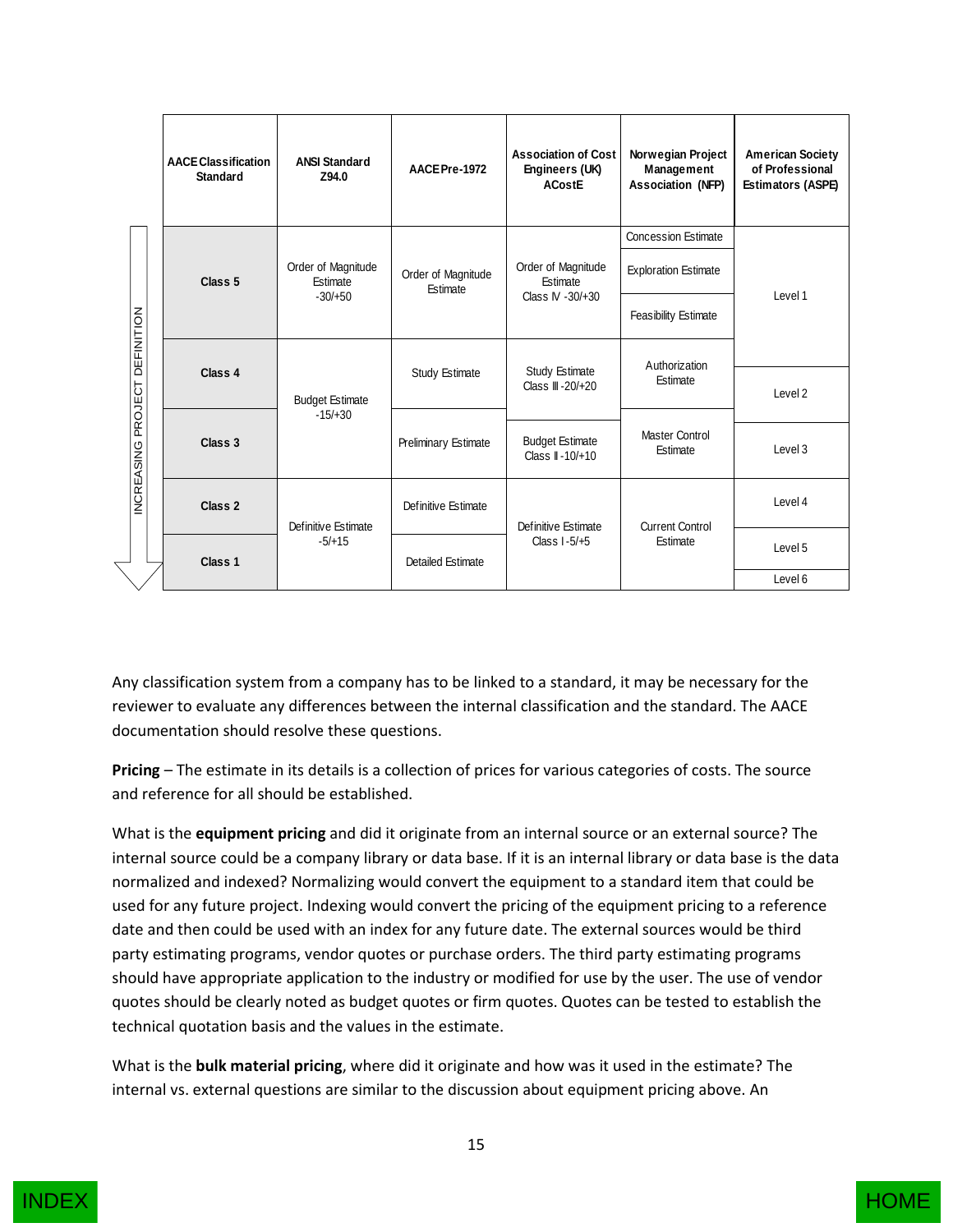additional question about bulk material pricing is the magnitude of quantities and discounts that are applied. Does the pricing include or exclude discounts. If excluded where are the discounts calculated and applied.

What is the **labor** pricing basis, where did it originate and how was it used in the estimate? Is the labor on a direct hire or all-in-subcontract basis? If an all-in-subcontract basis is used what cost elements are included in the rate, especially small tools and construction equipment? Is the wage rate applied as a project or location average or are there rates by trade? If an average rate is used what is the weighting of trades used to derive the average? Is there a reference of the wage rate to prior projects? Is there a reference to union agreements that can be verified? What is the labor productivity basis and can it be referenced to prior projects, third party estimating program or an industry standard? Can the wage rates and productivities be tested and validated?

**Pricing & Escalation** – All pricing for equipment, bulks and labor should be clearly indicated as to the time period. For OOM estimates and some budget estimates it is common for a reference date to be used for the estimate details such as 4Q2013. Escalation is then applied overall or by estimate element to an expenditure period. The escalation would then represent the monies expended to achieve a project completion. The escalation rates should be justified and substantiated and validated to external values. There are various third party sources of information available in the technical publications or for purchase. The highest level is economic forecasting companies.

**Techniques & Methods** – What are the estimating techniques and methods, where did they originate and how where they used in the estimate? Is the estimate organized with the use of a work breakdown structure (WBS) and a code of accounts? Does the WBS apply, support or reference the schedule? Is the WBS and schedule planned to be integrated? Do the techniques and methods support the estimate classification? The level of detail should be reflected in the expected accuracy. An OOM estimate may show techniques such as unit cost proration from other projects and time periods. A budget estimate may have a mix of high level estimating and semi-detailed estimates. A definitive estimate will have a majority of detailed estimating. Sophisticated estimating organizations can quantify the methods used in the estimate by summary, proration, semi-detailed, quotes and detailed. The use of allowances should be specified in the estimate memo and be appropriate to the estimate class. Exclusions are important if they potentially have an impact on the project or are under the control of external parties.

**Contingency** – What is the estimate approach to risk and how is it calculated? The reviewer should establish the way in which contingency was calculated and is it appropriate to the estimate class. Does the estimating group have a history of performance on similar projects which reflects the contingency? Are tools used to statistically derive the contingency such as Monte Carlo simulation? How was the simulation performed and derived? Has the company tracked the performance of projects including the comparison of appropriation value vs. final project cost? Does the company employ any continuous improvement process such as Total Cost Management?

The final analysis of the cost basis is the question of how the project compares to other projects. It is frequently referred to as benchmarking or project metrics. The principle of benchmarking is that similar

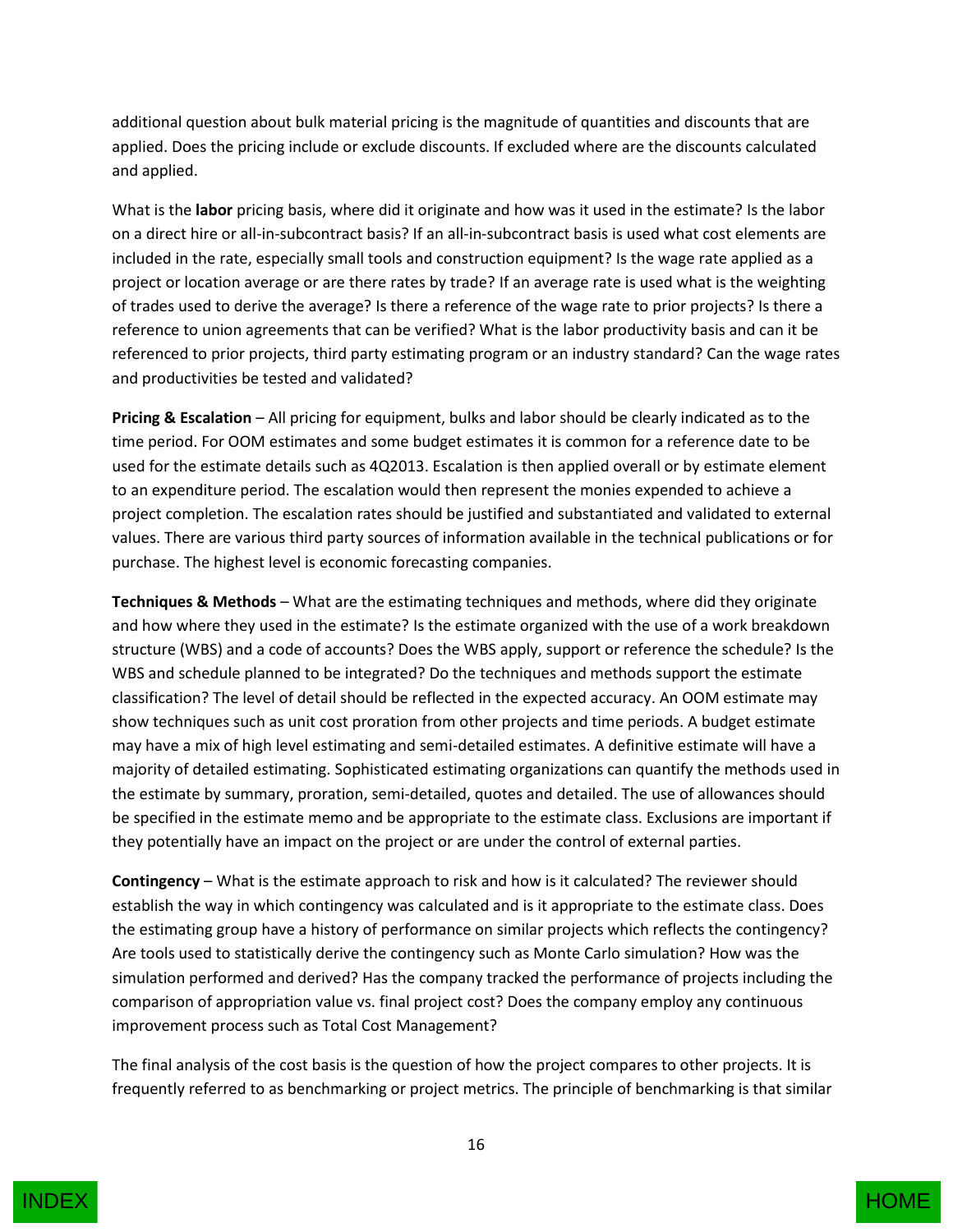activities in projects will conform to a reference value or band of reference values. Values outside of the reference will require investigation or explanation. Some of these values are strategic such as dollars invested per unit of output. Other benchmarks are semi-detailed such as overall labor productivity. Other benchmarks may be keyed to code of accounts such as average work hours to install a cubic yard of concrete. Another code of account benchmark is average pipe diameter on the project and average work hours to install a diameter inch of pipe. The benchmark parameters are calculated and compared to other similar projects. In the event there are differences an explanation should be available. If a potential problem exists, it should be resolved.

#### <span id="page-16-0"></span>**Interview Briefing & Report**

Prior to departing the interviews, the reviewer will want to brief the concerned parties. The briefing should include general comments as to how the review proceeded. If there are any deficiencies it may be appropriate to express concern about the issue. An objective & balanced briefing that will be supported in the report will serve to alert the concerned parties as to what is coming. It may be necessary to analyze some content before coming to a conclusion about a given issue. In that case it would be appropriate to withhold it from the briefing. The politics of the review will be evident when it is requested and performed and will inform the reviewer the extent that the briefing can extend.

The report is the key document in the process of the estimate review. It serves to record what was requested, what was revealed in the review and what the reviewer recommends needs to be followed up. It is the author's experience that most reviews with competent owners and contractors serve to confirm and validate the cost estimate. The question that is frequently unasked but evident is "Do we have anything to worry about with this project?"

The report should as a matter of thoroughness outline the request, the dates, times and content of the reviews. The parties interviewed should be documented. The review materials should be included or referenced such as AACE 18R-97 Estimate Classification and AACE 34R-05 Basis of Estimate. Key tables and figures should be included. Reports of this nature are usually sent as draft in the event content needs to be modified.

Report scoring \_> meets criteria, cautionary note, deficiency

#### <span id="page-16-1"></span>**Conclusion**

Projects reach key points where the decision to proceed and spend significant monies is reached. These decisions are often meaningful in the company achieving financial success. Many projects fail because of the lack of a critical review at periodic points of a projects development history. It has been clear in many post mortems on a project failure that a project cost review would have shed light on risk and deficiencies. The expense of a project review should also not be avoided because of the lack of any significant failures. Total Cost Management and continuous improvement stresses the need to confirm success and correct failure.